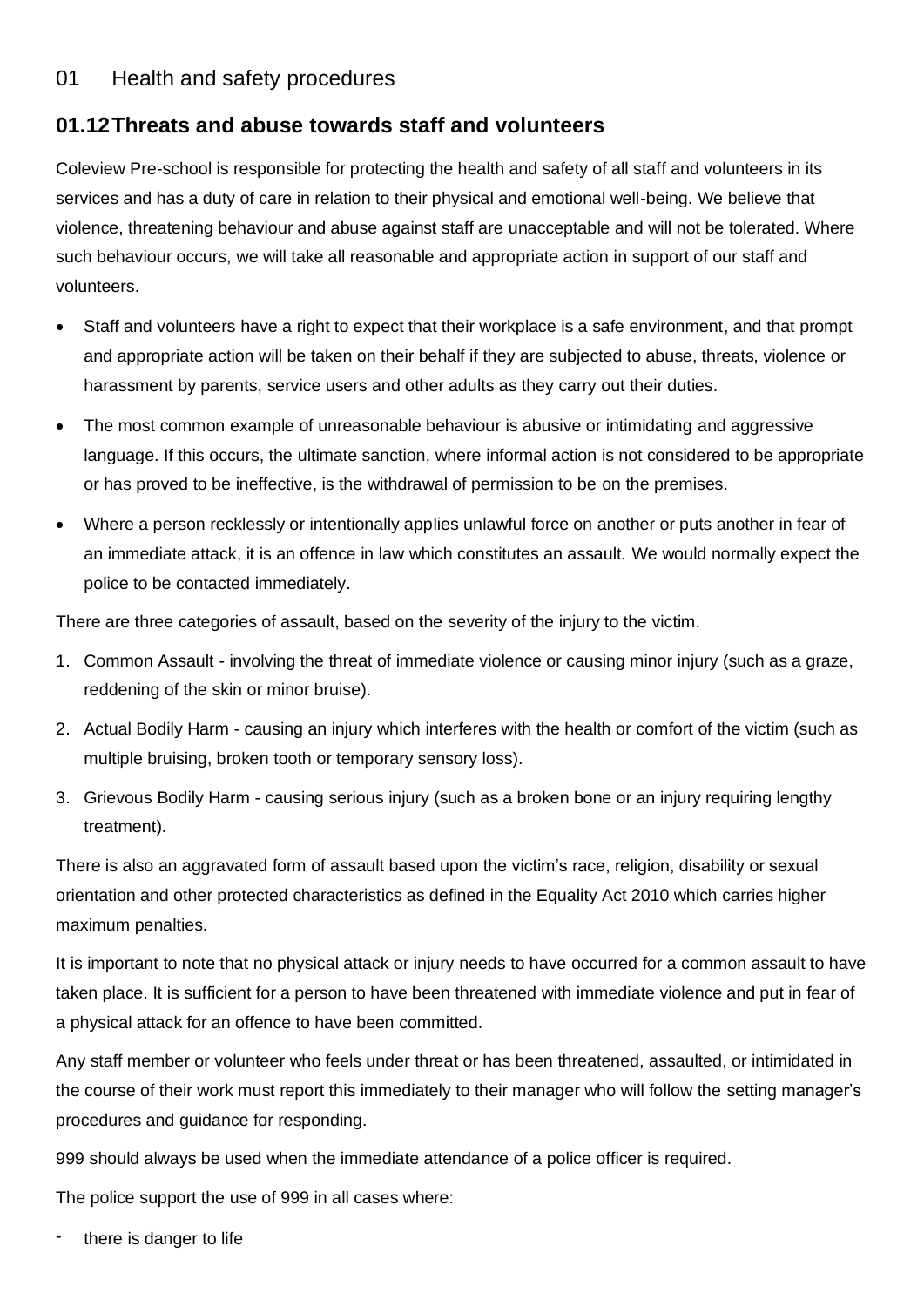- there is a likelihood of violence
- an assault is, or is believed to be, in progress
- the offender is on the premises
- the offence has just occurred, and an early arrest is likely

If it is not possible to speak when making a 999 call because it alerts an offender, cough quietly or make a noise on the line, then follow the prompts to dial 55 (mobiles only) for a silent call. Police may be able to trace the call and attend the premises.

## **Harassment and intimidation**

Staff may find themselves subject to a pattern of persistent unreasonable behaviour from individual parents or service users. This behaviour may not be abusive or overtly aggressive but could be perceived as intimidating and oppressive. In these circumstances staff may face a barrage of constant demands or criticisms on an almost daily basis, in a variety of formats for instance, email or telephone. They may not be particularly taxing or serious when viewed in isolation but can have a cumulative effect over a period of undermining their confidence, well-being, and health. In extreme cases, the behaviour of the parent or other service user may constitute an offence under the Protection from Harassment Act 1997, whereby:

#### *A person must not pursue a course of conduct:*

*(a) which amounts to harassment of another, and*

*(b) which he knows or ought to know amounts to harassment of the other.*

If so, the police have powers to act against the offender. Such situations are rare but, when they do arise, they can have a damaging effect on staff and be very difficult to resolve. If the actions of a parent appear to be heading in this direction, staff should speak to their manager who will take appropriate action to support. This may include the manager sending a letter to the aggressor, warning them that their behaviour is unacceptable and may result in further action being taken against them. All incidents must be recorded and reported to the setting's line manager using form**.**

#### **Banning parents and other visitors from the premises**

- Parents and some other visitors normally have implied permission to be on the premises at certain times and for certain purposes, and they will not therefore be trespassers unless the implied permission is withdrawn.
- If a parent or other person continues to behave unreasonably on the premises a letter will be sent to them from the Committee or Manager withdrawing the implied permission for them to be there.
- Further breaches may lead to prosecution of the person concerned by the police and they are treated as a trespasser.
- Full records are kept of each incident, in the Reportable Incident Record, including details of any person(s) who witnessed the behaviour of the trespasser(s), since evidence will need to be provided to the Court.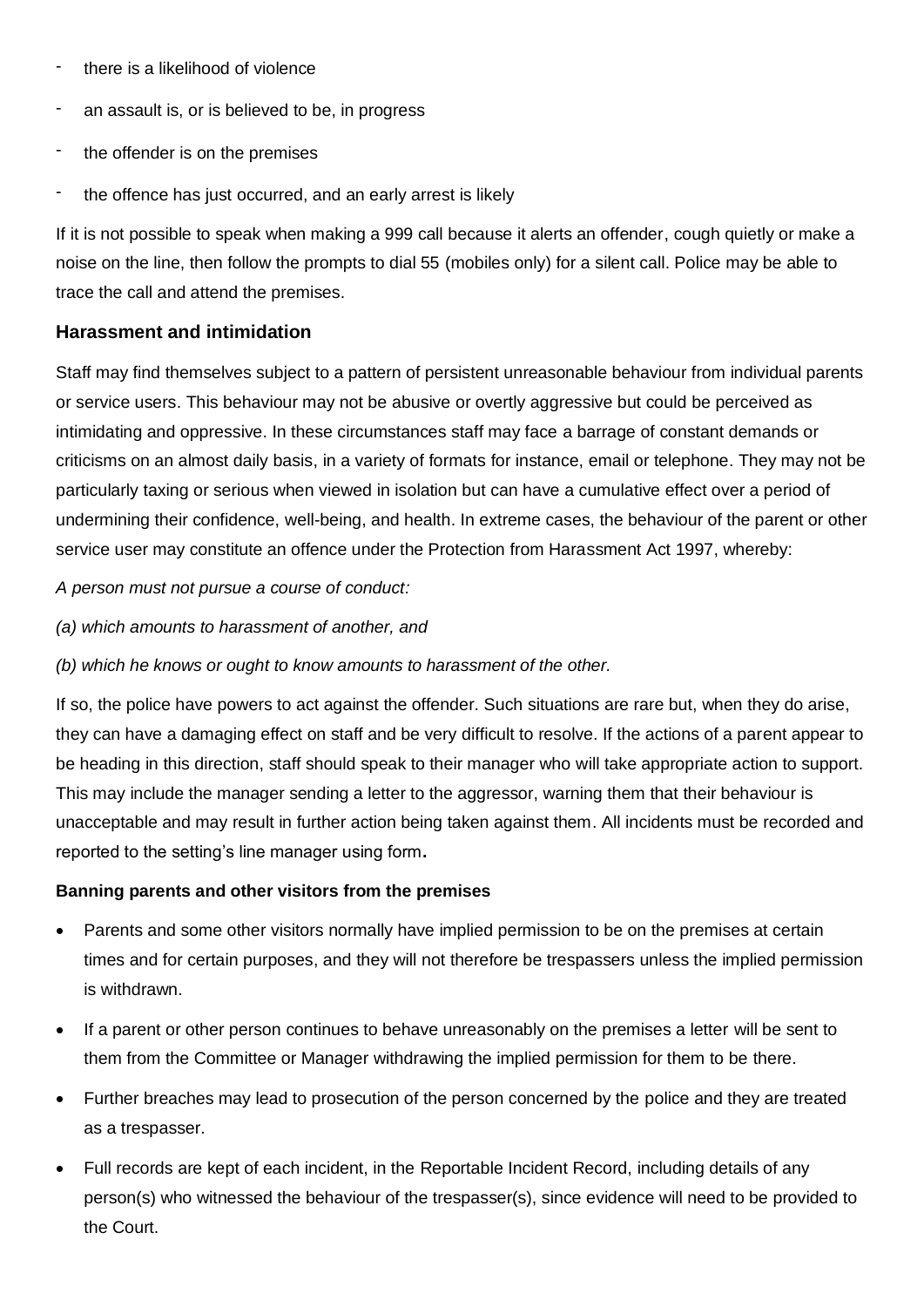## **Dealing with an incident**

- We would normally expect all cases of assault, and all but the most minor of other incidents, to be regarded as serious matters which should be reported to the setting manager and/or the police and followed up with due care and attention.
- A record of the incident must be made whether the police are involved or not.
- Whilst acknowledging that service users i.e., parents and families, may themselves be under severe stress, it is never acceptable for them to behave aggressively towards staff and volunteers. Individual circumstances along with the nature of the threat are considered before further action is taken.
- All parties involved should consider the needs, views, feelings and wishes of the victim at every stage. We will ensure sympathetic and practical help, support and counselling is available to the victim both at the time of the incident and subsequently.
- A range of support can be obtained:
	- from the setting manager, Committee and/or a staff colleague
	- from Victim Support on giving evidence in court
- In non-urgent cases, where the incident is not thought to be an emergency, but police involvement is required, all staff and volunteers are aware of the non-emergency police contact number for the area.
- 999 calls receive an immediate response. Unless agreed at the time, non-emergency calls are normally attended within 8 hours (24 hours at the latest).
- When they attend the setting or service, the police will take written statements from the victim (including a 'Victim Personal Statement') and obtain evidence to investigate the offence in the most appropriate and effective manner.
- The police will also consider any views expressed by the setting manager and owner/directors/trustees as to the action they would like to see taken. The manager should speak to the victim and be aware of his or her views before confirming with the police how they wish them to proceed.
- In some cases, the victim may be asked by the police if he/she wishes to make a complaint or allegation against the alleged offender. It is important to ensure that the victim can discuss the matter with their line manager, a colleague or friend before deciding on their response. It is helpful for the victim to be assured that, if there is a need subsequently to give evidence in court, support can be provided if it is not already available from Victim Support.
- The decision regarding whether an individual is prosecuted is made by the police or Crown Prosecution Service (CPS) based on the evidence and with due regard to other factors.
- After the incident has been dealt with, a risk assessment is done to identify preventative measures that can be put in place to minimise or prevent the incident occurring again.